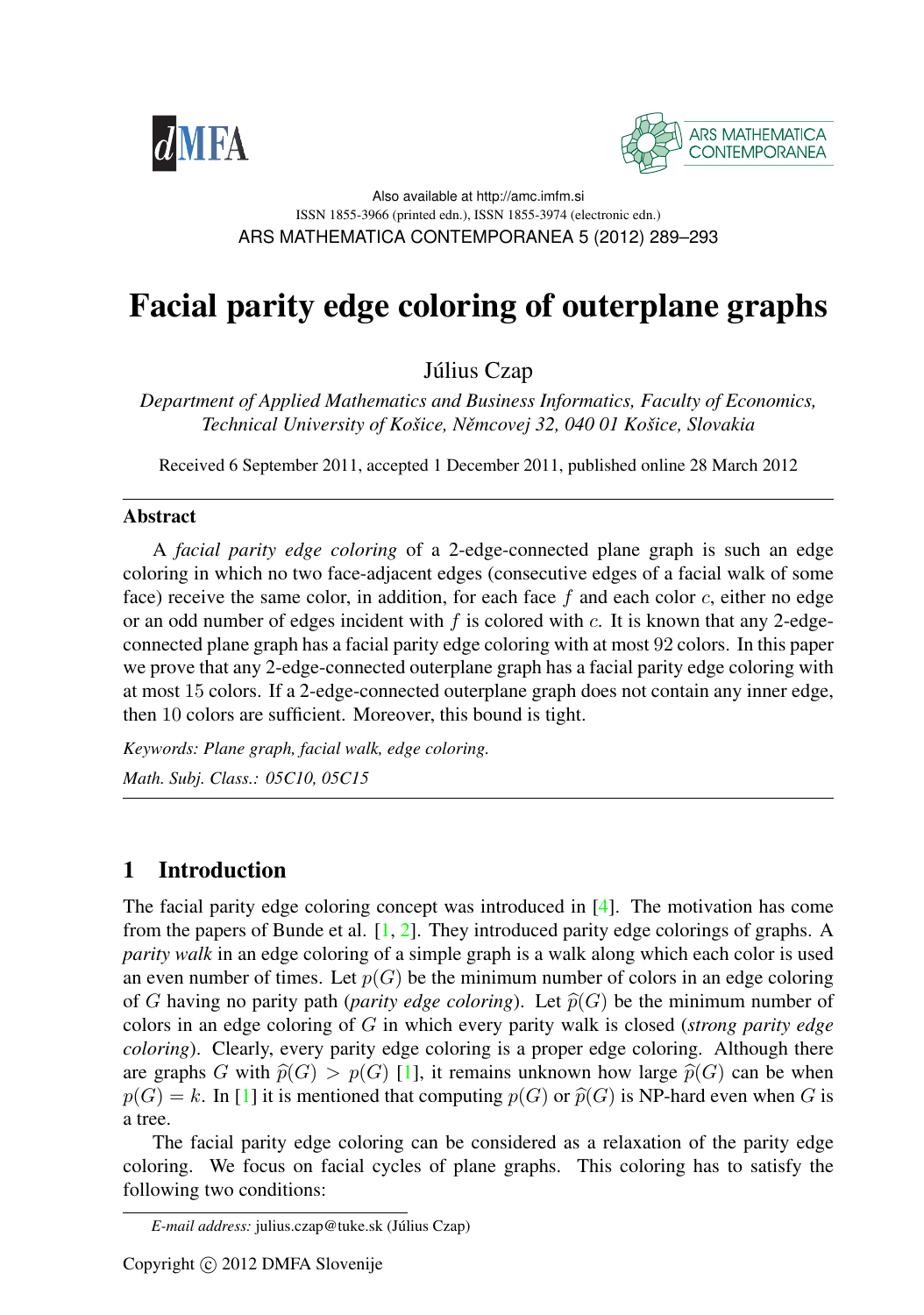1. face-adjacent edges receive different colors,

2. for every color  $c$  and every face  $f$  the total number of occurrences of edges colored with  $c$  on a facial walk of  $f$  is odd or zero.

The authors of [\[4\]](#page-3-0) proved that every 2-edge-connected plane graph has a facial parity edge coloring with at most 92 colors.

In this paper we substantially improve this bound for the class of 2-edge-connected outerplane graphs.

Note that the vertex version of this problem was investigated in [\[5\]](#page-3-3). The authors proved that every 2-connected plane graph admits a parity vertex coloring using at most 118 colors. Kaiser et al.  $\lceil 8 \rceil$  improved this bound to 97. Czap  $\lceil 3 \rceil$  proved that any 2-connected outerplane graph has such a coloring with at most 12 colors. The generalization of the parity coloring for graphs and set systems can be found in [\[6\]](#page-3-5).

## 2 Notation

Let us introduce the notation used in this paper. A graph which can be embedded in the plane is called *planar graph*; a fixed embedding of a planar graph is called *plane graph*. *Outerplane graphs* are plane graphs such that every vertex lies on the outer face.

A *bridge* is an edge whose removal increases the number of components. A graph which contains no bridge is said to be *bridgeless* or *2-edge-connected*. In this paper we consider connected bridgeless plane graphs, multiple edges and loops are allowed.

Given a graph G and one of its edges  $e = uv$  (the vertices u and v do not have to be different), the *contraction* of  $e$  consists of replacing  $u$  and  $v$  by a new vertex adjacent to all the former neighbors of u and v, and removing the loop corresponding to the edge  $e$ . (We keep multiple edges if they arise.)

Two (distinct) edges are *face-adjacent* if they are consecutive edges of a facial walk of some face f.

A k-edge coloring of a graph  $G = (V, E)$  is a mapping  $\varphi : E(G) \to \{1, \ldots, k\}$ . We say that an edge coloring of a plane graph G is *facially proper* if no two face-adjacent edges of G receive the same color. The *facial parity edge coloring* of a 2-edge-connected plane graph is a facially proper edge coloring such that for each face  $f$  and each color  $c$ , either no edge or an odd number of edges incident with  $f$  is colored with  $c$ .

**Question 2.1.** What is the minimum number of colors  $\chi'_p(G)$  such that a 2-edge-connected plane graph G has a facial parity edge coloring with at most  $\chi'_p(G)$  colors?

## 3 Results

<span id="page-1-0"></span>**Lemma 3.1.** *Let*  $C_n$  *be a cycle on n edges,*  $n \geq 1$ *. Then*  $\chi'_p(C_n) \leq 5$ *.* 

*Proof.* If  $n = 1$ , then we use one color. Let  $n = 4k + z$ , where k is a non-negative integer and  $z \in \{2, 3, 4, 5\}$ . We repeat k times the pattern 1, 2, 1, 2 and then use colors 1, 2, ..., z. The colors 1 and 2 are thus used  $2k + 1$  times, the remaining three colors are used at most once. П

An edge of a plane graph not incident with the outer face is called *inner edge*.

<span id="page-1-1"></span>Theorem 3.2. *Let*G*be a 2-edge-connected outerplane graph with no inner edge (bridgeless cactus graph). Then*  $\chi'_p(G) \leq 10$ *. Moreover, this bound is tight.*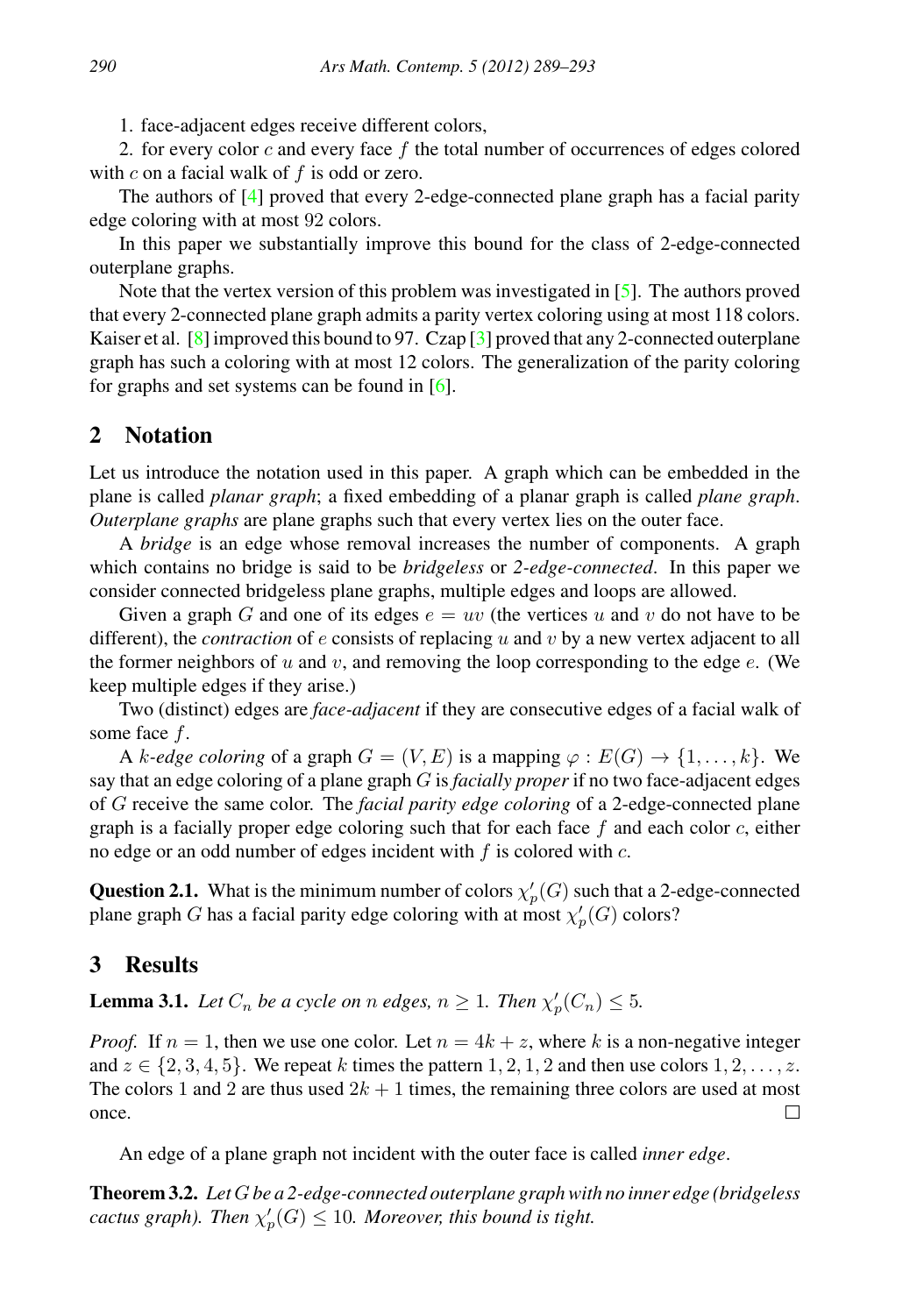*Proof.* First we prove that the edges of G can be colored with at most 5 colors, say 1, 2, 3, 4, 5, in such a way that for every inner face f and every color  $c \in \{1, 2, 3, 4, 5\}$ , either no edge or an odd number of edges incident with  $f$  is colored with  $c$ , in addition, face-adjacent edges receive different colors.

The proof is by induction on the number of inner faces. If G has one inner face, then the statement follows from Lemma [3.1.](#page-1-0) Let G have k inner faces  $f_1, \ldots, f_k$  and assume that the face  $f_k$  is such a face of G that the corresponding vertex in a block graph of G is a leaf. Let H be a subgraph of G consisting of faces  $f_1, \ldots, f_{k-1}$ . The graph H has fewer inner faces than  $G$ , hence it has a required coloring. It is easy to extend the coloring of  $H$ to a coloring of G. Assume that the boundary of  $f_k$  is a cycle C. Clearly, C and H have exactly one vertex  $v$  in common. There are at most two forbidden colors for the edges of C incident with v. We have five colors, hence there is such a facial parity edge coloring of the cycle C that no two face-adjacent edges incident with v receive the same color in  $G$ .

In the next step we recolor some edges. Assume that a color  $i \in \{1, 2, 3, 4, 5\}$  appears an even number of times in  $G$ . Let f be an arbitrary inner face which is incident with an edge of color i. We recolor all the edges of color i incident with f with a new color  $i + 5$ . Now the total number of occurrences of edges colored with i and  $i + 5$  is odd in G.

This recoloring uses at most 10 colors.

To see that the upper bound is tight it is sufficient to consider the graph in Figure [1.](#page-2-0)  $\Box$ 



<span id="page-2-0"></span>Figure 1: An example of a graph with no facial parity edge coloring using less than 10 colors.

**Corollary 3.3.** Let G be a bridgeless cactus graph with no  $C_5$ . Then  $\chi_p'(G) \leq 8$ . Moreover, *this bound is tight.*

*Proof.* First we show that among all cycles only the cycle on five edges requires 5 colors for a facial parity edge coloring. Let  $n = 4k + z$ , where k is a non-negative integer and  $z \in \{2, 3, 4, 5\}$ . If  $z \neq 5$ , then  $\chi'_p(C_n) \leq 4$  (see the proof of Lemma [3.1\)](#page-1-0). If  $n = 4k + 5, k \ge 1$ , then  $\chi_p'(C_n) = 3$  (we repeat the pattern 1, 2, 3 three times and then repeat  $k - 1$  times the pattern  $1, 2, 1, 2$ .

Now we can proceed as in the proof of Theorem [3.2.](#page-1-1)

□

**Corollary 3.4.** Let G be a bridgeless cactus graph with no  $C_5$  and no  $C_{4k}$ ,  $k \geq 1$ . Then  $\chi'_{p}(G) \leq 6$ *. Moreover, this bound is tight.* 

The *dual* G<sup>∗</sup> of a plane graph G can be obtained as follows: Corresponding to each face f of G there is a vertex  $f^*$  of  $G^*$ , and corresponding to each edge e of G there is an edge  $e^*$  of  $G^*$ ; two vertices  $f^*$  and  $g^*$  are joined by the edge  $e^*$  in  $G^*$  if and only if their corresponding faces f and q are separated by the edge e in  $G$  (an edge separates the faces incident with it). The *weak dual* of a plane graph G is the subgraph of the dual graph  $G^*$ whose vertices correspond to the bounded faces of G.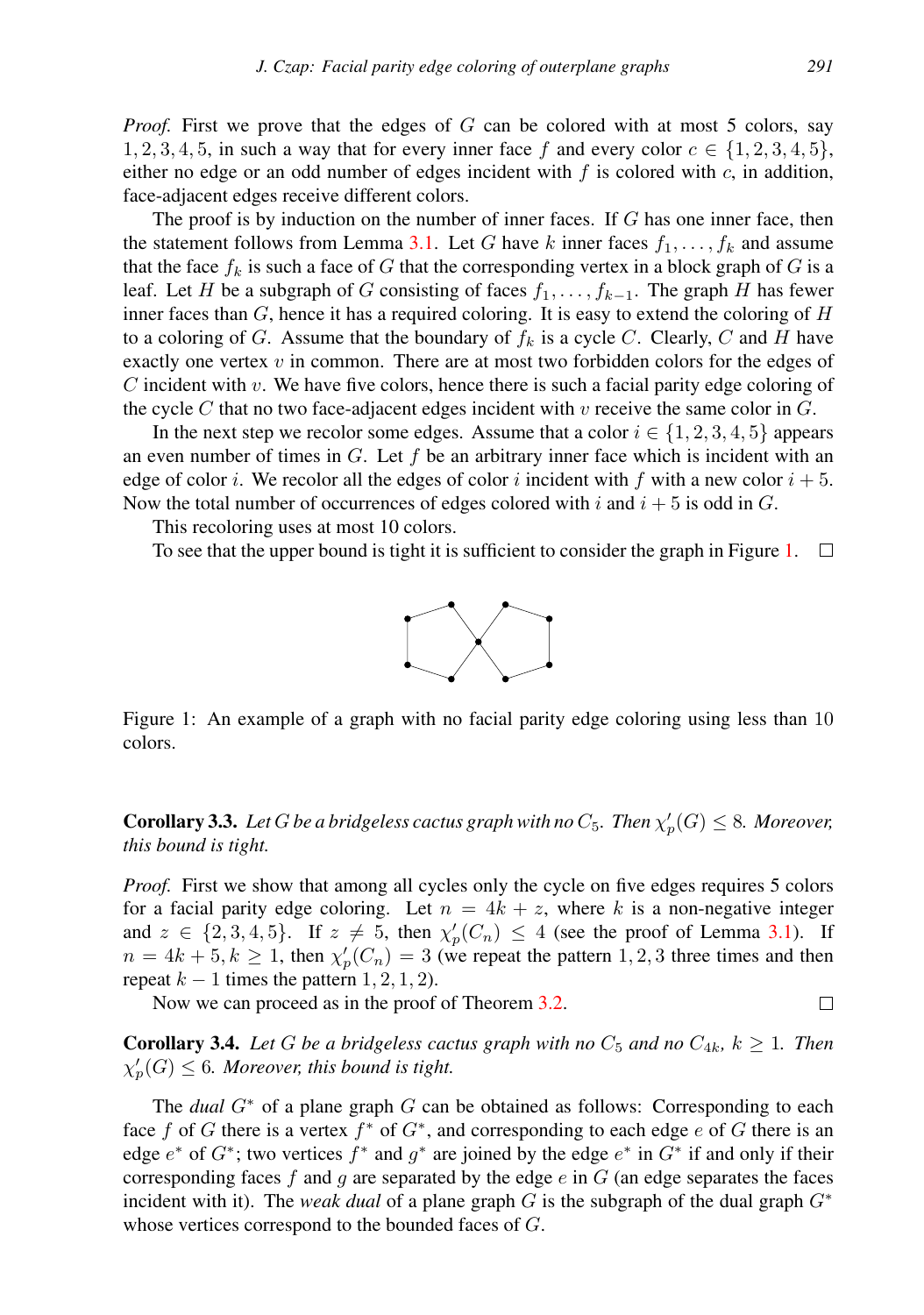<span id="page-3-6"></span>Lemma 3.5. *[\[7\]](#page-4-1) The weak dual of an outerplane graph is a forest.*

We say that an edge coloring of a graph is *odd*, if each color class induces an odd subgraph (each vertex has an odd degree).

**Lemma 3.6.** Let  $S_n$  be a star on n edges,  $n \geq 1$ . Then it has a facially proper odd edge *coloring using at most* 5 *colors.*

 $\Box$ 

*Proof.* We can use the coloring defined in the proof of Lemma [3.1.](#page-1-0)

Corollary 3.7. *Let* T *be a tree. Then it has a facially proper odd edge coloring using at most* 5 *colors.*

*Proof.* Pick any vertex of T to be the root. We color the edges of T starting from the root to the leaves. In each step it is sufficient to find a facially proper odd edge coloring of a star with (at most) one precolored edge.  $\Box$ 

<span id="page-3-7"></span>Corollary 3.8. *Let* F *be a forest. Then it has a facially proper odd edge coloring using at most* 5 *colors.*

**Theorem 3.9.** Let G be a 2-edge-connected outerplane graph. Then  $\chi'_p(G) \leq 15$ .

*Proof.* First we color all the edges on the outer face with yellow color. The other edges let be green.

We successively contract the green edges and we obtain a graph  $H$ . The graph  $H$  is outerplane with no inner edge, hence, from Theorem [3.2](#page-1-1) it follows that there exists a facial parity edge coloring of  $H$  with at most 10 colors.

In the following we extend the coloring of  $H$  to a coloring of  $G$ . Let  $F$  be the weak dual of G. Lemma [3.5](#page-3-6) implies that F is a forest. By Corollary [3.8,](#page-3-7) F has a facially proper odd edge coloring which uses at most 5 colors. This coloring induces a coloring of the green edges of  $G$  in a natural way. The coloring of the yellow edges with at most 10 colors and the coloring of the green edges with at most 5 colors (these five colors are different than the previous ten ones) induce a required coloring of G.  $\Box$ 

### Acknowledgments

I would like to thank one of the anonymous referees for helpful comments and suggestions.

### **References**

- <span id="page-3-1"></span>[1] D. P. Bunde, K. Milans, D. B. West and H. Wu, Parity and strong parity edge-coloring of graphs, *Congressus Numerantium* 187 (2007), 193–213.
- <span id="page-3-2"></span>[2] D. P. Bunde, K. Milans, D. B. West and H. Wu, Optimal strong parity edge-coloring of complete graphs, *Combinatorica* 28 (2008), 625–632.
- <span id="page-3-4"></span>[3] J. Czap, Parity vertex coloring of outerplane graphs, *Discrete Math.* 311 (2011), 2570–2573.
- <span id="page-3-0"></span>[4] J. Czap, S. Jendrol' and F. Kardoš, Facial parity edge colouring, *Ars Math. Contemp.* 4 (2011), 255–269.
- <span id="page-3-3"></span>[5] J. Czap, S. Jendrol' and M. Voigt, Parity vertex colouring of plane graphs, *Discrete Math.* 311 (2011), 512–520.
- <span id="page-3-5"></span>[6] J. Czap and Zs. Tuza, Partitions of graphs and set systems under parity constraints, preprint, 2011.